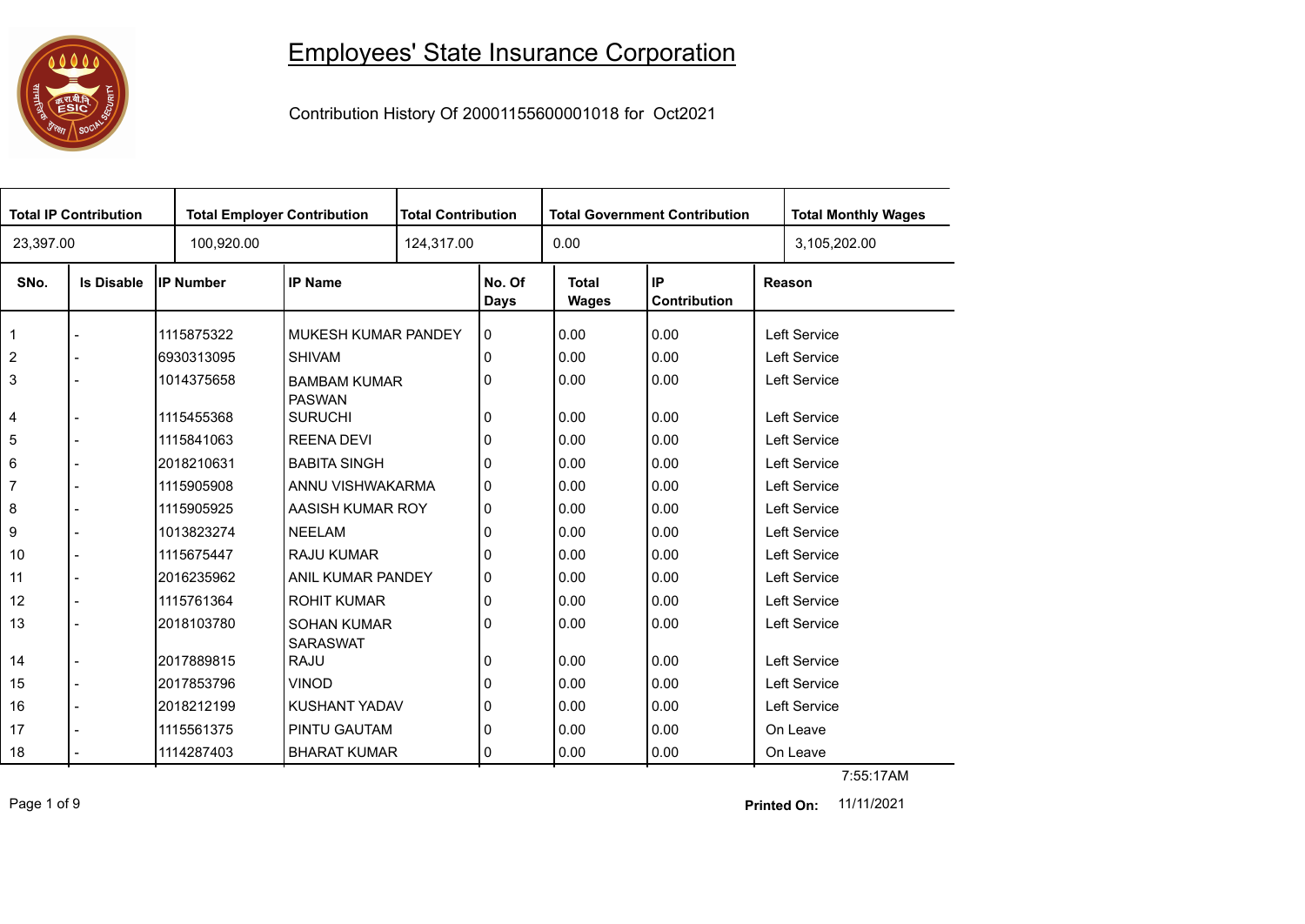| SNo. | <b>Is Disable</b> | <b>IP Number</b> | <b>IP Name</b>            | No. Of<br>Days | <b>Total</b><br><b>Wages</b> | IP<br>Contribution | Reason   |
|------|-------------------|------------------|---------------------------|----------------|------------------------------|--------------------|----------|
| 19   |                   | 1115905886       | <b>PARDEEP</b>            | 0              | 0.00                         | 0.00               | On Leave |
| 20   |                   | 1115577541       | <b>DEEPAK</b>             | 0              | 0.00                         | 0.00               | On Leave |
| 21   |                   | 1014348825       | <b>JAIPRAKASH</b>         | 22             | 13112.00                     | 99.00              |          |
| 22   |                   | 2018417331       | <b>RITU</b>               | 26             | 15496.00                     | 117.00             |          |
| 23   | $\overline{a}$    | 2006362873       | PAN SINGH TOMAR           | 27             | 15670.00                     | 118.00             |          |
| 24   |                   | 1115805032       | <b>RUPRAM</b>             | 27             | 13152.00                     | 99.00              |          |
| 25   |                   | 1115748937       | <b>SHIV SINGH TOMAR</b>   | 4              | 2321.00                      | 18.00              |          |
| 26   | $\blacksquare$    | 1115710142       | <b>SHYAM BABU</b>         | 27             | 13152.00                     | 99.00              |          |
| 27   | $\overline{a}$    | 2004954582       | <b>SHYAM KUMAR PANDEY</b> | 27             | 13152.00                     | 99.00              |          |
| 28   |                   | 1115710144       | <b>SUNIL KUMAR PAL</b>    | 12             | 5845.00                      | 44.00              |          |
| 29   | $\blacksquare$    | 2018449525       | AMAN PREET SINGH          | 31             | 15908.00                     | 120.00             |          |
| 30   |                   | 2018455640       | AASHISH KUMAR             | 31             | 15908.00                     | 120.00             |          |
| 31   |                   | 1115584183       | <b>MUNIYA</b>             | 26             | 19281.00                     | 145.00             |          |
| 32   |                   | 1115728006       | <b>NEELKAMAL</b>          | 31             | 18967.00                     | 143.00             |          |
| 33   |                   | 1115625408       | PRADEEP KUMAR             | 26             | 17537.00                     | 132.00             |          |
| 34   |                   | 1115595486       | RANBIR CHAND              | 31             | 25038.00                     | 188.00             |          |
| 35   |                   | 1115475643       | <b>VIKASH KUMAR</b>       | 31             | 22340.00                     | 168.00             |          |
| 36   |                   | 2018415499       | <b>RAHUL</b>              | 31             | 18967.00                     | 143.00             |          |
| 37   |                   | 2018449526       | <b>RAJESH</b>             | 31             | 18967.00                     | 143.00             |          |
| 38   |                   | 1114732009       | <b>GOVIND SINGH</b>       | 26             | 13342.00                     | 101.00             |          |
| 39   |                   | 1115172248       | <b>VISRAM MISHRA</b>      | 26             | 13342.00                     | 101.00             |          |
| 40   |                   | 1115845074       | <b>MATHURA PRASAD</b>     | 10             | 5131.00                      | 39.00              |          |
| 41   |                   | 1013823285       | <b>SHAMBHOO</b>           | 26             | 19291.00                     | 145.00             |          |
| 42   |                   | 2013005319       | <b>SANTOSH</b>            | 26             | 19291.00                     | 145.00             |          |
| 43   | $\blacksquare$    | 1114348147       | SANDEEP SINGH             | 24             | 17807.00                     | 134.00             |          |
| 44   |                   | 1114211996       | <b>DEVRAJ</b>             | 21             | 12849.00                     | 97.00              |          |
| 45   |                   | 1013634472       | <b>CHANDER PAL</b>        | 26             | 15908.00                     | 120.00             |          |
| 46   |                   | 1114348256       | <b>RAJU KUMAR</b>         | 26             | 15908.00                     | 120.00             |          |
| 47   |                   | 1114211229       | <b>MANTU</b>              | 25             | 15296.00                     | 115.00             |          |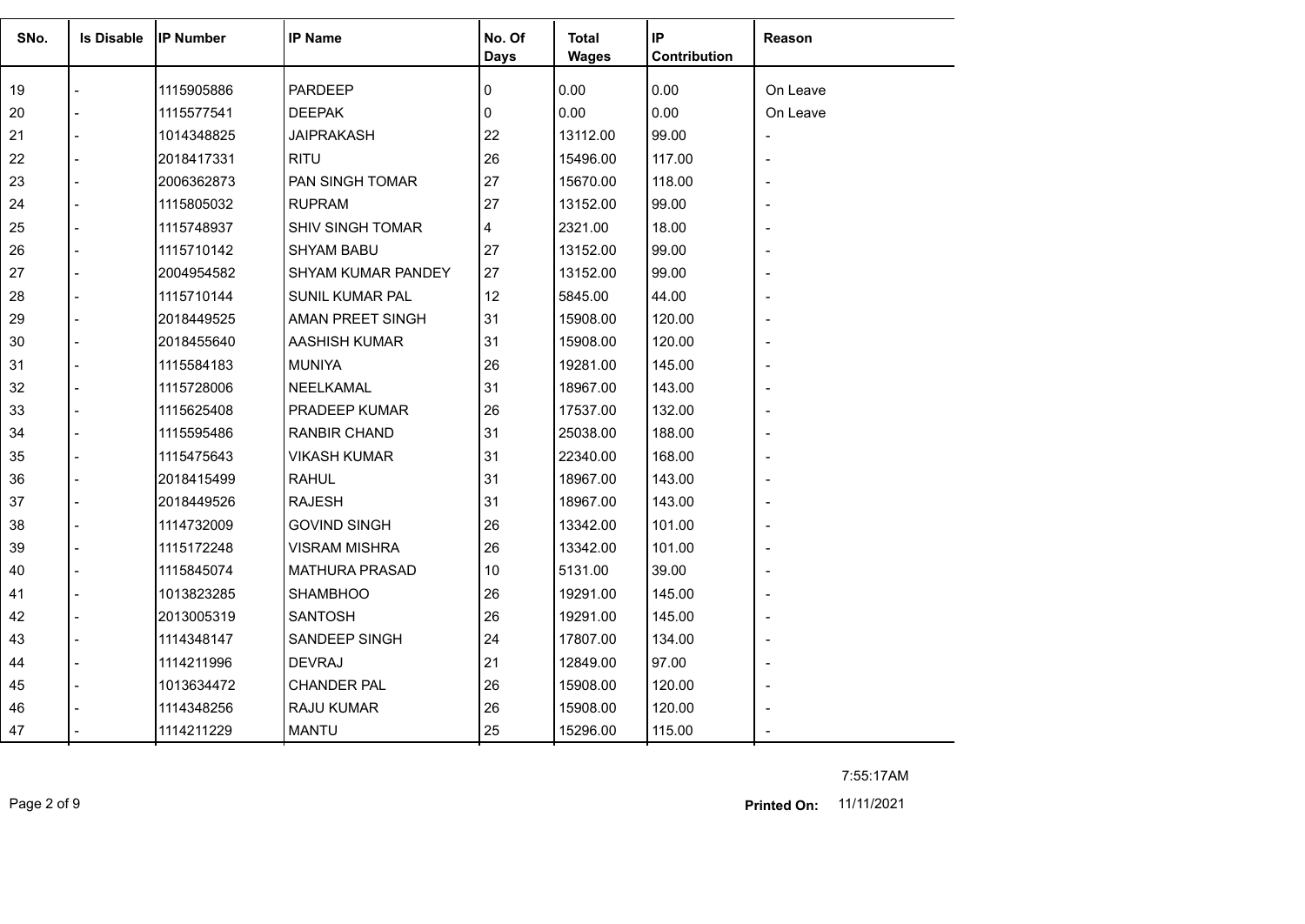| SNo. | <b>Is Disable</b> | <b>IP Number</b> | <b>IP Name</b>                       | No. Of<br><b>Days</b> | Total<br><b>Wages</b> | IP<br>Contribution | <b>Reason</b>  |
|------|-------------------|------------------|--------------------------------------|-----------------------|-----------------------|--------------------|----------------|
| 48   |                   | 1013634351       | <b>NARENDER</b>                      | 14                    | 8566.00               | 65.00              |                |
| 49   |                   | 1115270881       | <b>SURAJ KUMAR</b>                   | 26                    | 15908.00              | 120.00             |                |
| 50   |                   | 1115702610       | <b>VINOD</b>                         | 26                    | 15908.00              | 120.00             |                |
| 51   |                   | 1114732018       | <b>ASHA DAS</b>                      | 25                    | 15296.00              | 115.00             |                |
| 52   |                   | 1115577534       | PRADEEP KUMAR SINGH                  | 25                    | 18549.00              | 140.00             |                |
| 53   |                   | 1115710147       | <b>HARIBILASH SINGH</b>              | 12                    | 7342.00               | 56.00              |                |
| 54   |                   | 1115693461       | <b>WIPIN KUMAR</b>                   | 5                     | 3059.00               | 23.00              |                |
| 55   |                   | 1115788057       | <b>RANJIT KUMAR</b>                  | 21                    | 12849.00              | 97.00              |                |
| 56   |                   | 1115788062       | SANJAY YADAV                         | 24                    | 14684.00              | 111.00             |                |
| 57   |                   | 1115797092       | <b>SUBHASH</b>                       | 23                    | 14072.00              | 106.00             |                |
| 58   |                   | 1115797117       | <b>BIKRANT KUMAR</b>                 | 26                    | 15908.00              | 120.00             |                |
| 59   |                   | 1014335081       | <b>MANOJ KUMAR SAH</b>               | 26                    | 15908.00              | 120.00             |                |
| 60   |                   | 1115643527       | <b>VIKAS KUMAR SAH</b>               | 25                    | 15296.00              | 115.00             |                |
| 61   |                   | 2213539046       | <b>RAVINDER KUMAR</b>                | 25                    | 15296.00              | 115.00             |                |
| 62   |                   | 1115093049       | SUBHASH CHANDRA                      | 26                    | 15908.00              | 120.00             |                |
| 63   |                   | 1114591633       | <b>RAJA RAM</b>                      | 21                    | 12849.00              | 97.00              |                |
| 64   |                   | 1114348252       | <b>JAI BHAGWAN</b>                   | 26                    | 15908.00              | 120.00             |                |
| 65   |                   | 1114212014       | <b>VISHAL SAINI</b>                  | 26                    | 15908.00              | 120.00             |                |
| 66   |                   | 1115455377       | <b>HARISH KUMAR</b>                  | 23                    | 14072.00              | 106.00             |                |
| 67   |                   | 1014012415       | <b>ANIRUDH</b>                       | 22                    | 13461.00              | 101.00             |                |
| 68   |                   | 2213638435       | <b>RAM KUMAR</b>                     | 26                    | 15908.00              | 120.00             |                |
| 69   |                   | 1115814988       | AKSHAY KUMAR                         | 21                    | 12849.00              | 97.00              |                |
| 70   |                   | 1115433634       | <b>RAKESH KUMAR</b><br><b>NAMDEV</b> | 22                    | 13461.00              | 101.00             |                |
| 71   |                   | 1115809445       | <b>ATUL CHAUHAN</b>                  | 20                    | 12237.00              | 92.00              |                |
| 72   |                   | 1115809417       | <b>SANTOSH</b>                       | 20                    | 12237.00              | 92.00              |                |
| 73   |                   | 1014056066       | <b>RAVI KUMAR</b>                    | 20                    | 12237.00              | 92.00              | $\blacksquare$ |
| 74   |                   | 1115201020       | <b>ARUN YADAV</b>                    | 26                    | 15908.00              | 120.00             |                |
| 75   |                   | 1115809555       | <b>MUKESH KUMAR</b>                  | 21                    | 12849.00              | 97.00              |                |

PODDAR

7:55:17AM

Page 3 of 9 11/11/2021 **Printed On:**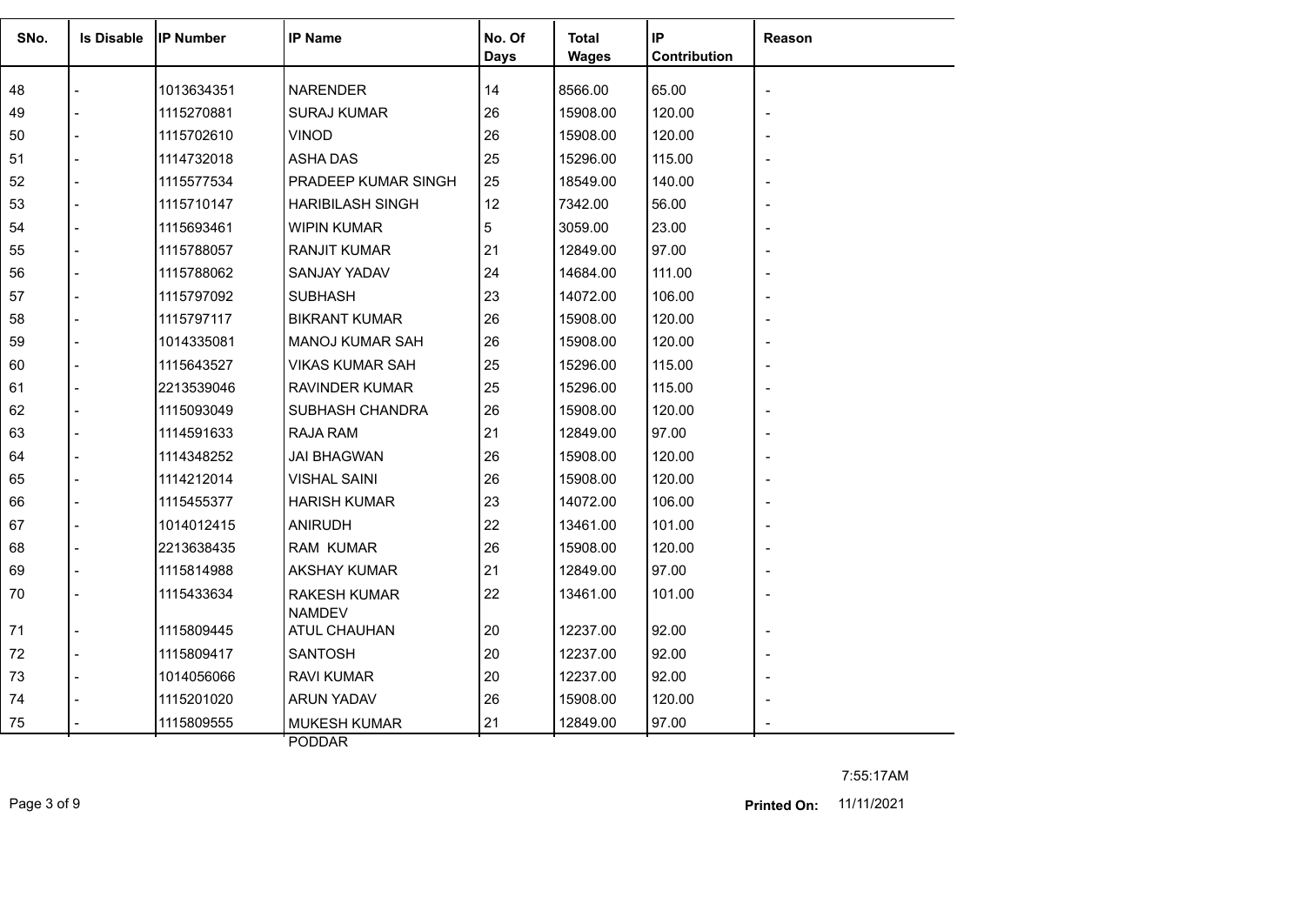| SNo. | <b>Is Disable</b> | <b>IIP Number</b> | <b>IP Name</b>           | No. Of<br>Days | Total<br><b>Wages</b> | IP<br>Contribution | Reason |
|------|-------------------|-------------------|--------------------------|----------------|-----------------------|--------------------|--------|
| 76   |                   | 1114211976        | <b>PAWAN</b>             | 26             | 15908.00              | 120.00             |        |
| 77   |                   | 1014193451        | ONKAR KUMAR PASWAN       | 25             | 15296.00              | 115.00             |        |
| 78   |                   | 1115595296        | RAKESH KUMAR JHA         | 18             | 11013.00              | 83.00              |        |
| 79   |                   | 1115595429        | SONU KUMAR PASVAN        | 22             | 13461.00              | 101.00             |        |
| 80   |                   | 1115728009        | <b>SAHIL KUMAR</b>       | 21             | 12849.00              | 97.00              |        |
| 81   |                   | 1115840999        | SANJU                    | 23             | 14072.00              | 106.00             |        |
| 82   |                   | 1115595345        | <b>KOMAL KUMARI</b>      | 15             | 9178.00               | 69.00              |        |
| 83   |                   | 1115201046        | <b>ANITA</b>             | 21             | 12849.00              | 97.00              |        |
| 84   |                   | 1115744068        | <b>MANMOHAN SINGH</b>    | 23             | 14072.00              | 106.00             |        |
| 85   |                   | 1115112932        | <b>DILIP KUMAR</b>       | 22             | 13461.00              | 101.00             |        |
| 86   |                   | 1115841010        | <b>AKASH</b>             | 25             | 15296.00              | 115.00             |        |
| 87   |                   | 1115622121        | <b>RAJEEV KUMAR</b>      | 25             | 15296.00              | 115.00             |        |
| 88   |                   | 1014012424        | LOKENDER KUMAR           | 26             | 15908.00              | 120.00             |        |
| 89   |                   | 1013645087        | SURENDER-1               | 26             | 15908.00              | 120.00             |        |
| 90   |                   | 1115595365        | <b>MANOJ PASWAN</b>      | 24             | 14684.00              | 111.00             |        |
| 91   |                   | 1115219682        | <b>KAPIL</b>             | 24             | 14684.00              | 111.00             |        |
| 92   |                   | 1014178107        | ANUBHAV SINGH            | 25             | 15296.00              | 115.00             |        |
| 93   |                   | 1115487433        | <b>SACHIN</b>            | 21             | 12849.00              | 97.00              |        |
| 94   |                   | 1115841024        | LAXMI                    | 23             | 14072.00              | 106.00             |        |
| 95   |                   | 1115841071        | <b>HADISHA</b>           | 23             | 14072.00              | 106.00             |        |
| 96   |                   | 1322959365        | <b>RAJ KISHOR</b>        | 22             | 13461.00              | 101.00             |        |
| 97   |                   | 1115852906        | <b>MAHADEV KUMAR ROY</b> | 16             | 9790.00               | 74.00              |        |
| 98   |                   | 1115845746        | <b>SANJU DEVI</b>        | 25             | 15296.00              | 115.00             |        |
| 99   |                   | 1115852909        | <b>VIKASH</b>            | 23             | 14072.00              | 106.00             |        |
| 100  |                   | 1115852910        | <b>SEEMA TIWARI</b>      | 18             | 11013.00              | 83.00              |        |
| 101  | $\overline{a}$    | 1115852913        | <b>MEENAKSHI</b>         | 25             | 15296.00              | 115.00             |        |
| 102  |                   | 1115852914        | <b>DEEPA</b>             | 19             | 11625.00              | 88.00              |        |
| 103  |                   | 1115857762        | <b>RAJESH</b>            | 13             | 7954.00               | 60.00              |        |
| 104  |                   | 1115857773        | <b>SAGAR CHAUHAN</b>     | 25             | 15296.00              | 115.00             |        |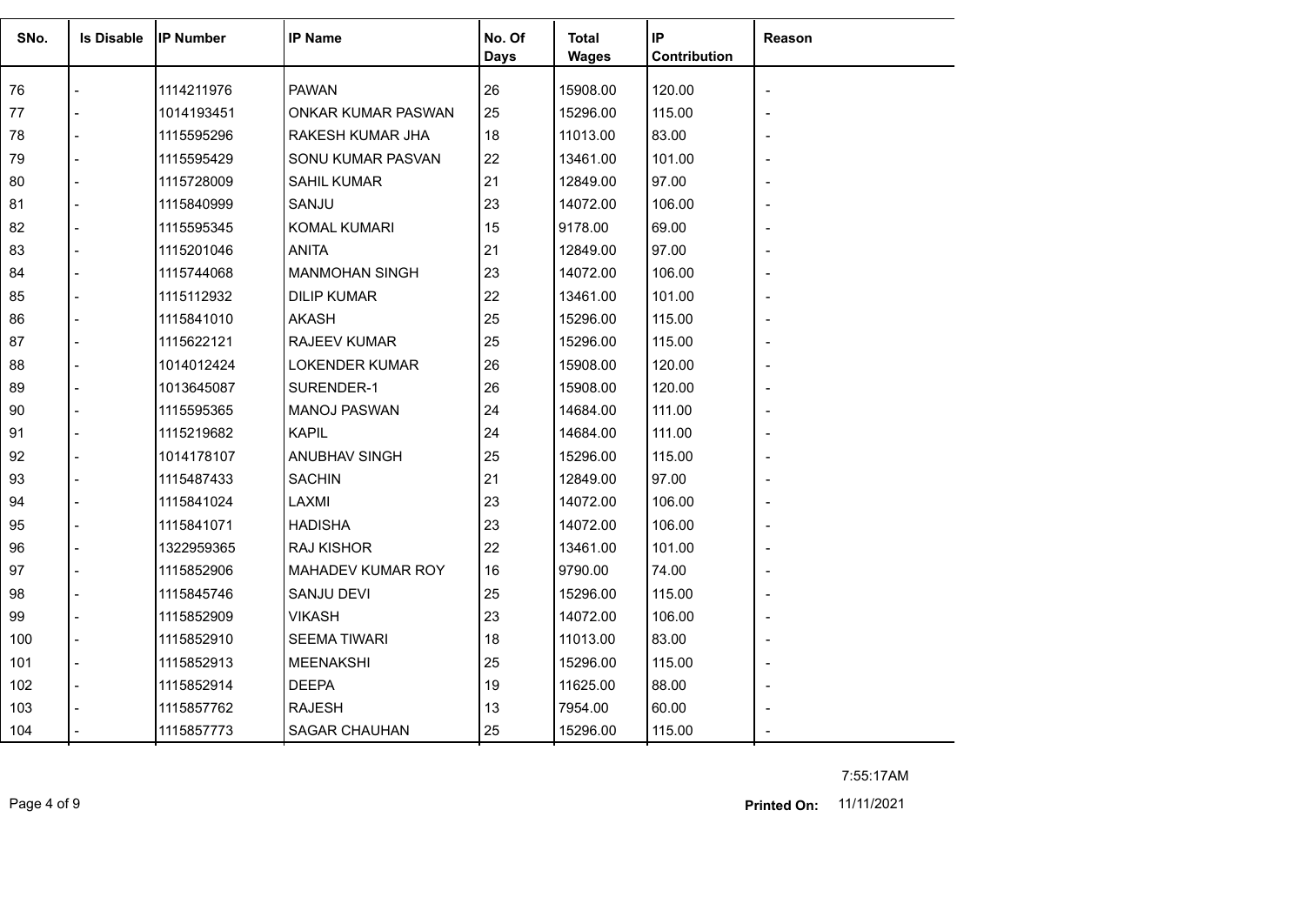| SNo. | <b>Is Disable</b> | <b>IP Number</b> | <b>IP Name</b>          | No. Of<br><b>Days</b> | <b>Total</b><br><b>Wages</b> | IP<br>Contribution | Reason |
|------|-------------------|------------------|-------------------------|-----------------------|------------------------------|--------------------|--------|
| 105  |                   | 1115857779       | <b>ROHIT KUMAR</b>      | 24                    | 14684.00                     | 111.00             |        |
| 106  |                   | 1115857785       | <b>SANTOSH KUMAR</b>    | 21                    | 12849.00                     | 97.00              |        |
| 107  |                   | 1115857788       | <b>SWEETY</b>           | 19                    | 11625.00                     | 88.00              |        |
| 108  |                   | 1115857799       | <b>MANOJ SHARMA</b>     | 8                     | 4895.00                      | 37.00              |        |
| 109  |                   | 1115857792       | <b>ASHISH VERMA</b>     | 26                    | 15908.00                     | 120.00             |        |
| 110  |                   | 1115661046       | AVDHESH KUMAR           | 26                    | 15908.00                     | 120.00             |        |
| 111  |                   | 1115865299       | SONU KUMAR SINGH        | 22                    | 13461.00                     | 101.00             |        |
| 112  | $\overline{a}$    | 1115866161       | RAJ KUMAR               | 19                    | 11625.00                     | 88.00              |        |
| 113  |                   | 1115866162       | <b>MOHAMMAD RIZWAN</b>  | 20                    | 12237.00                     | 92.00              |        |
| 114  |                   | 1115867137       | <b>NAMRTA SINGH</b>     | 25                    | 15296.00                     | 115.00             |        |
| 115  |                   | 1115866164       | <b>ASHA</b>             | 25                    | 15296.00                     | 115.00             |        |
| 116  |                   | 1115875279       | <b>SHIV NARAYAN</b>     | 23                    | 14072.00                     | 106.00             |        |
| 117  |                   | 1115875283       | <b>SUSHILA</b>          | 22                    | 13461.00                     | 101.00             |        |
| 118  |                   | 1115875288       | <b>KESHAV KUMAR JHA</b> | 25                    | 15296.00                     | 115.00             |        |
| 119  |                   | 1115875297       | <b>MANJU DEVI</b>       | 23                    | 14072.00                     | 106.00             |        |
| 120  |                   | 1115875302       | <b>SANJAY KUMAR</b>     | 25                    | 15296.00                     | 115.00             |        |
| 121  |                   | 1115875309       | <b>AJEET</b>            | 18                    | 11013.00                     | 83.00              |        |
| 122  |                   | 2017754686       | <b>VIKRAM SINGH</b>     | 25                    | 15296.00                     | 115.00             |        |
| 123  |                   | 1014099772       | SHARWAN KUMAR RAM       | 26                    | 15908.00                     | 120.00             |        |
| 124  |                   | 1115577400       | <b>SUNIL KUMAR</b>      | 21                    | 12849.00                     | 97.00              |        |
| 125  |                   | 1115891050       | <b>ONKAR SINGH</b>      | 26                    | 15908.00                     | 120.00             |        |
| 126  |                   | 1115487427       | <b>RAM MOHAN</b>        | 26                    | 15908.00                     | 120.00             |        |
| 127  |                   | 1114732017       | AVINASH KUMAR           | 25                    | 15296.00                     | 115.00             |        |
| 128  |                   | 1115891077       | RITIK KUMAR RANJAN      | 26                    | 15908.00                     | 120.00             |        |
| 129  | $\overline{a}$    | 1014031059       | <b>VINOD</b>            | 24                    | 14684.00                     | 111.00             |        |
| 130  | $\overline{a}$    | 1115891108       | <b>SAWAN PASWAN</b>     | 26                    | 15908.00                     | 120.00             |        |
| 131  |                   | 1115891114       | <b>KAMLESH DEVI</b>     | 23                    | 14072.00                     | 106.00             |        |
| 132  |                   | 1115891120       | MITHLESH PASWAN         | 23                    | 14072.00                     | 106.00             |        |
| 133  |                   | 1115891123       | <b>ANKUL SINGH</b>      | 25                    | 15296.00                     | 115.00             |        |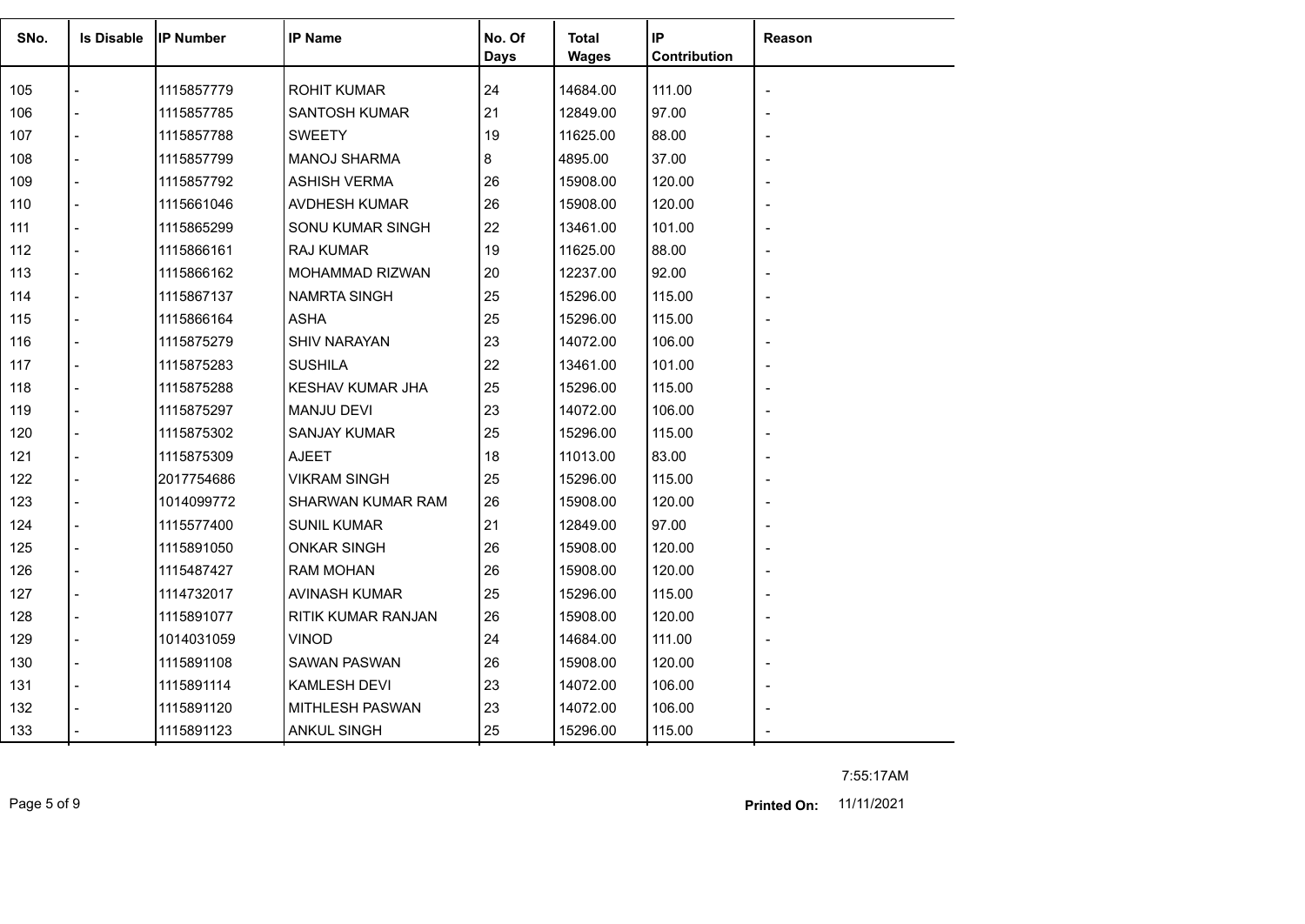| SNo. | <b>Is Disable</b> | <b>IP Number</b> | <b>IP Name</b>                          | No. Of | Total        | IP           | <b>Reason</b> |
|------|-------------------|------------------|-----------------------------------------|--------|--------------|--------------|---------------|
|      |                   |                  |                                         | Days   | <b>Wages</b> | Contribution |               |
| 134  |                   | 1115891127       | <b>RINKI</b>                            | 12     | 7342.00      | 56.00        |               |
| 135  |                   | 1115891134       | SURAJ KUMAR JHA                         | 22     | 13461.00     | 101.00       |               |
| 136  |                   | 2017715259       | PANKAJ KUMAR                            | 25     | 15296.00     | 115.00       |               |
| 137  |                   | 1115905766       | <b>INDDRAJIT KUMAR</b><br><b>MANDAL</b> | 25     | 15296.00     | 115.00       |               |
| 138  |                   | 1115905808       | <b>BUNTY</b>                            | 16     | 9790.00      | 74.00        |               |
| 139  |                   | 1115905844       | <b>KISHAN KUMAR</b>                     | 21     | 12849.00     | 97.00        |               |
| 140  |                   | 1115905851       | <b>AKASH</b>                            | 24     | 14684.00     | 111.00       |               |
| 141  |                   | 1115905856       | LAXMI                                   | 21     | 12849.00     | 97.00        |               |
| 142  |                   | 1115905897       | REETA KUSHWAHA                          | 24     | 14684.00     | 111.00       |               |
| 143  |                   | 1115905916       | <b>MANOJ KUMAR</b>                      | 18     | 11013.00     | 83.00        |               |
| 144  |                   | 1115905921       | PAWAN KUMAR                             | 25     | 15296.00     | 115.00       |               |
| 145  |                   | 2018415501       | <b>CHANDAN SINGH</b>                    | 25     | 15296.00     | 115.00       |               |
| 146  |                   | 2018415504       | <b>MANOHAR PASWAN</b>                   | 26     | 15908.00     | 120.00       |               |
| 147  |                   | 2018415506       | <b>ROLI</b>                             | 25     | 15296.00     | 115.00       |               |
| 148  |                   | 2018417327       | <b>NEELAM</b>                           | 25     | 15296.00     | 115.00       |               |
| 149  |                   | 2018415508       | <b>BHARTI</b>                           | 5      | 3059.00      | 23.00        |               |
| 150  |                   | 2018415509       | <b>PRINCE</b>                           | 25     | 15296.00     | 115.00       |               |
| 151  |                   | 1114897129       | SHRVAN KUMAR MANDAL                     | 26     | 15908.00     | 120.00       |               |
| 152  |                   | 1115070046       | <b>BRAJENDRA KUMAR</b>                  | 25     | 15296.00     | 115.00       |               |
| 153  |                   | 1115219688       | <b>MANISH KUMAR</b>                     | 25     | 15296.00     | 115.00       |               |
| 154  |                   | 1115270875       | <b>CHANDNI</b>                          | 22     | 13461.00     | 101.00       |               |
| 155  |                   | 1115396117       | RAGHUNANDAN KUMAR                       | 26     | 15908.00     | 120.00       |               |
| 156  |                   | 1115396112       | <b>KARTIK</b>                           | 24     | 14684.00     | 111.00       |               |
| 157  |                   | 1013847198       | <b>PRABHA</b>                           | 25     | 15296.00     | 115.00       |               |
| 158  |                   | 1115523767       | NEERAJ KUMAR                            | 24     | 14684.00     | 111.00       |               |
| 159  |                   | 1115523790       | <b>AMIT KUMAR</b>                       | 24     | 14684.00     | 111.00       |               |
| 160  |                   | 1115595373       | SHIVAM SINGH                            | 25     | 15296.00     | 115.00       |               |
| 161  |                   | 1115634387       | <b>MUKESH KUMAR</b>                     | 25     | 15296.00     | 115.00       |               |
| 162  |                   | 1115643544       | <b>BHANU PRATAP SINGH</b>               | 25     | 15296.00     | 115.00       |               |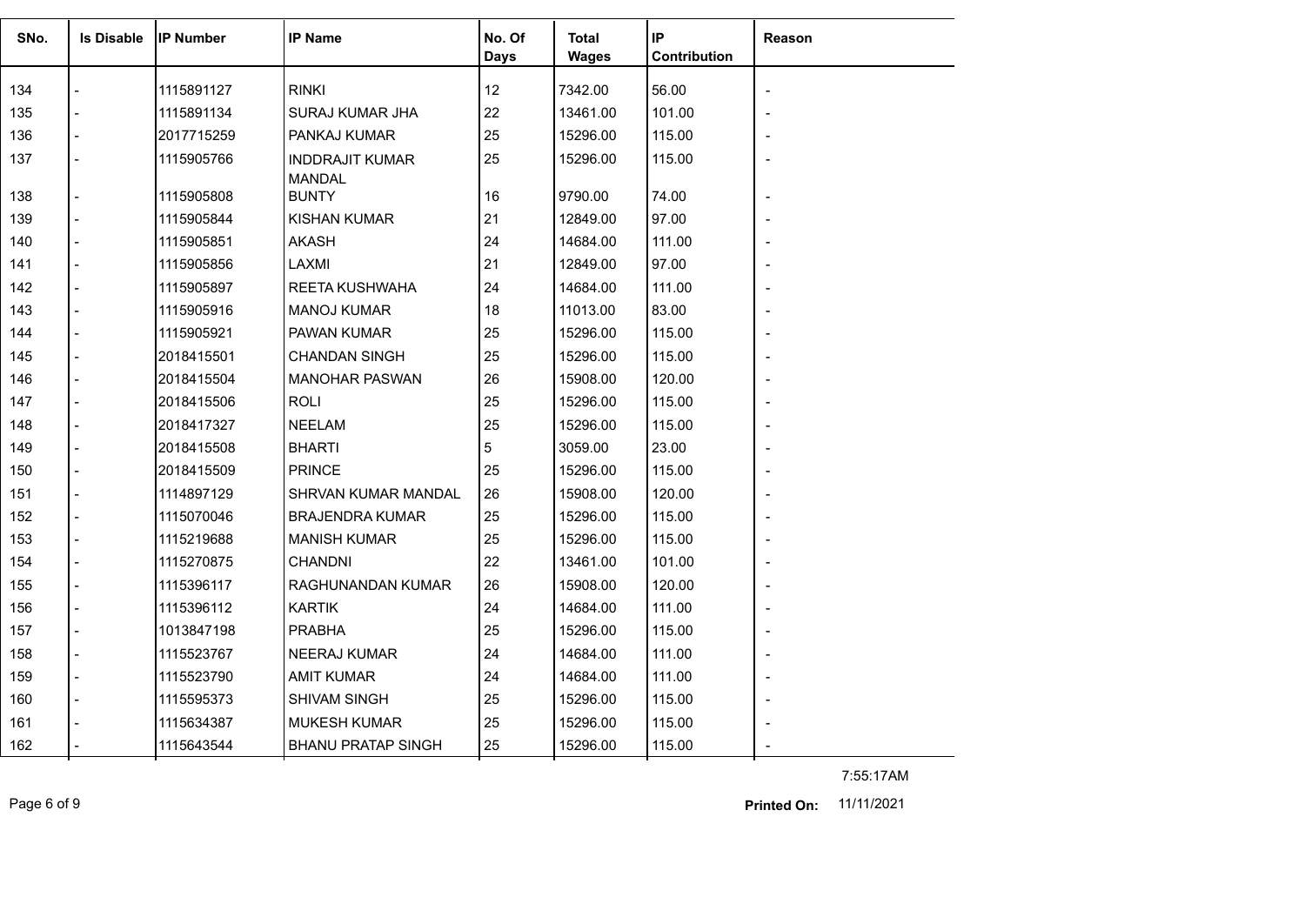| SNo. | <b>Is Disable</b> | <b>IP Number</b> | <b>IP Name</b>      | No. Of<br><b>Days</b> | <b>Total</b><br><b>Wages</b> | IP<br>Contribution | Reason |
|------|-------------------|------------------|---------------------|-----------------------|------------------------------|--------------------|--------|
| 163  |                   | 1115744063       | <b>MOHIT SHARMA</b> | 24                    | 14684.00                     | 111.00             |        |
| 164  |                   | 1115744071       | MOHIT KUMAR GUPTA   | 26                    | 15908.00                     | 120.00             |        |
| 165  |                   | 1114226715       | <b>SUNIL KUMAR</b>  | 20                    | 12237.00                     | 92.00              |        |
| 166  |                   | 1115749638       | <b>KRANTI</b>       | 25                    | 15296.00                     | 115.00             |        |
| 167  |                   | 1114929236       | <b>SAVITRI</b>      | 25                    | 15296.00                     | 115.00             |        |
| 168  |                   | 1115749639       | <b>KANCHAN</b>      | 23                    | 14072.00                     | 106.00             |        |
| 169  |                   | 2016038892       | <b>MANOJ</b>        | 25                    | 15296.00                     | 115.00             |        |
| 170  | $\overline{a}$    | 1114444405       | <b>SUNIL</b>        | 26                    | 15908.00                     | 120.00             |        |
| 171  | $\blacksquare$    | 1115093056       | PAVNESH KUMAR       | 13                    | 7954.00                      | 60.00              |        |
| 172  |                   | 1014092601       | <b>MD RABBANI</b>   | 26                    | 15908.00                     | 120.00             |        |
| 173  |                   | 1014392595       | <b>RANDHIR</b>      | 26                    | 15908.00                     | 120.00             |        |
| 174  |                   | 1014065777       | <b>VIPIN KUMAR</b>  | 25                    | 15296.00                     | 115.00             |        |
| 175  |                   | 1014300355       | <b>BUNTY</b>        | 26                    | 15908.00                     | 120.00             |        |
| 176  |                   | 1014203079       | ROHIT BHADOURIYA    | 25                    | 15296.00                     | 115.00             |        |
| 177  |                   | 1113845761       | <b>HARISH</b>       | 25                    | 15296.00                     | 115.00             |        |
| 178  |                   | 1013505821       | <b>SUNIL KUMAR</b>  | 25                    | 15296.00                     | 115.00             |        |
| 179  |                   | 1013715701       | <b>RAM AVADH</b>    | 12                    | 7342.00                      | 56.00              |        |
| 180  |                   | 1014203081       | SARVESH KUMAR       | 26                    | 15908.00                     | 120.00             |        |
| 181  |                   | 1115580451       | <b>REKHA</b>        | 26                    | 15908.00                     | 120.00             |        |
| 182  |                   | 1115583864       | <b>AZAD</b>         | 13                    | 7954.00                      | 60.00              |        |
| 183  |                   | 1013879303       | <b>HEMA SAXENA</b>  | 25                    | 15296.00                     | 115.00             |        |
| 184  |                   | 1014091977       | PUSHPA DEVI         | 25                    | 15296.00                     | 115.00             |        |
| 185  |                   | 1115598463       | <b>ABHISHEK</b>     | 26                    | 15908.00                     | 120.00             |        |
| 186  |                   | 1013687530       | JAGJEEVAN           | 26                    | 15908.00                     | 120.00             |        |
| 187  |                   | 1114420800       | <b>PARDEEP</b>      | 24                    | 14684.00                     | 111.00             |        |
| 188  | $\overline{a}$    | 1014406974       | <b>AJAY KUMAR</b>   | 26                    | 15908.00                     | 120.00             |        |
| 189  |                   | 1115050846       | <b>ARUN KUMAR</b>   | 25                    | 15296.00                     | 115.00             |        |
| 190  |                   | 1115736560       | <b>SARITA DEVI</b>  | 25                    | 15296.00                     | 115.00             |        |
| 191  |                   | 1013508445       | <b>SURESH KUMAR</b> | 26                    | 19291.00                     | 145.00             |        |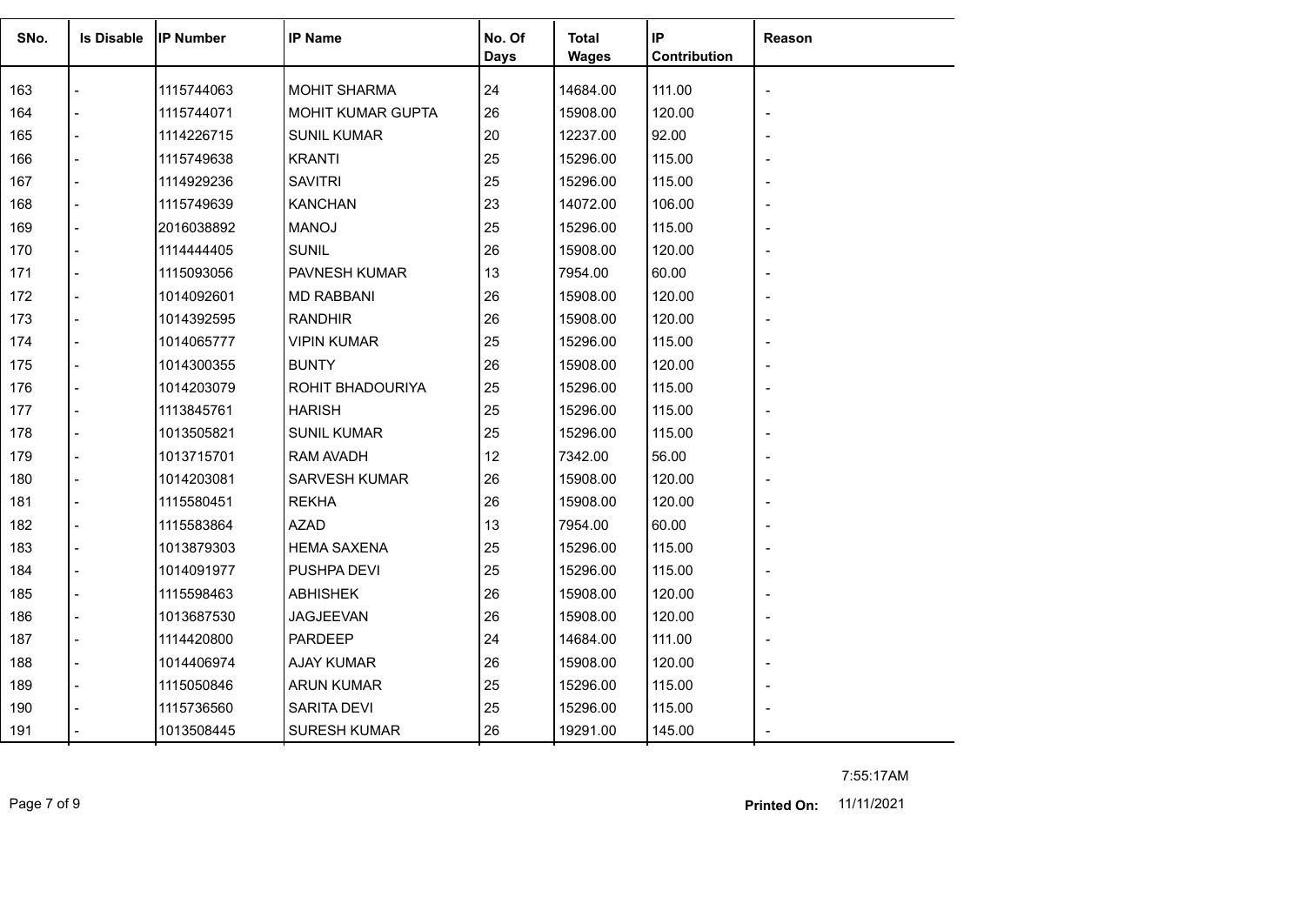| SNo. | <b>Is Disable</b> | <b>IP Number</b> | <b>IP Name</b>         | No. Of<br>Days | <b>Total</b><br><b>Wages</b> | IP<br>Contribution | Reason |
|------|-------------------|------------------|------------------------|----------------|------------------------------|--------------------|--------|
| 192  |                   | 1114806728       | MD RIZWAN ALAM         | 25             | 15296.00                     | 115.00             |        |
| 193  |                   | 1115561362       | <b>RAHUL KUMAR</b>     | 25             | 15296.00                     | 115.00             |        |
| 194  |                   | 1114211758       | <b>MAMTA</b>           | 24             | 14684.00                     | 111.00             |        |
| 195  |                   | 2013713287       | <b>SARVINDER</b>       | 26             | 15908.00                     | 120.00             |        |
| 196  |                   | 1014178106       | MUKESH KUMAR GUPTA     | 13             | 7954.00                      | 60.00              |        |
| 197  |                   | 1115774966       | <b>SUBHASH</b>         | 25             | 15296.00                     | 115.00             |        |
| 198  |                   | 1114827115       | <b>RAVINDRA</b>        | 26             | 15908.00                     | 120.00             |        |
| 199  |                   | 1115612873       | <b>KULDEEP KUMAR</b>   | 26             | 15908.00                     | 120.00             |        |
| 200  |                   | 1115774949       | <b>TULSI KUMARI</b>    | 25             | 15296.00                     | 115.00             |        |
| 201  |                   | 1115774957       | <b>SONIA</b>           | 25             | 15296.00                     | 115.00             |        |
| 202  |                   | 1115270867       | PREMNARAYAN            | 26             | 15908.00                     | 120.00             |        |
| 203  |                   | 1115788060       | <b>SHUBHAM BERA</b>    | 23             | 14072.00                     | 106.00             |        |
| 204  |                   | 1115788063       | <b>SURYAKANT SAINI</b> | 26             | 15908.00                     | 120.00             |        |
| 205  |                   | 1013926537       | ANUJ SHARMA            | 25             | 15296.00                     | 115.00             |        |
| 206  |                   | 1013684162       | <b>ANIL KUMAR</b>      | 26             | 15908.00                     | 120.00             |        |
| 207  |                   | 1115577511       | <b>SURAJ</b>           | 25             | 15296.00                     | 115.00             |        |
| 208  |                   | 1115577516       | <b>MANOJ KUMAR</b>     | 26             | 15908.00                     | 120.00             |        |
| 209  |                   | 1115577444       | <b>RAM KUMAR</b>       | 17             | 10401.00                     | 78.00              |        |
| 210  |                   | 1115577456       | SHIVENDER KUMAR        | 26             | 15908.00                     | 120.00             |        |
| 211  |                   | 2018449527       | <b>POORAN</b>          | 21             | 12849.00                     | 97.00              |        |
| 212  |                   | 2018449528       | <b>PARVEEN</b>         | 19             | 11625.00                     | 88.00              |        |
| 213  |                   | 2018449529       | SHABNAM                | 10             | 6118.00                      | 46.00              |        |
| 214  |                   | 2018449530       | <b>KAMLESH</b>         | 9              | 5507.00                      | 42.00              |        |
| 215  |                   | 2018449531       | <b>RAHUL</b>           | 7              | 4283.00                      | 33.00              |        |
| 216  |                   | 1115833399       | <b>GAURAV SINGH</b>    | 6              | 3671.00                      | 28.00              |        |
| 217  | $\overline{a}$    | 2018449532       | <b>NEETA SINGH</b>     | 5              | 3059.00                      | 23.00              |        |
| 218  |                   | 1324100279       | <b>ASHOK KUMAR</b>     | 26             | 17537.00                     | 132.00             |        |
| 219  |                   | 2018103807       | <b>BABLU</b>           | 26             | 17537.00                     | 132.00             |        |
| 220  |                   | 1014374993       | <b>BADRI NARAYAN</b>   | 26             | 17537.00                     | 132.00             |        |